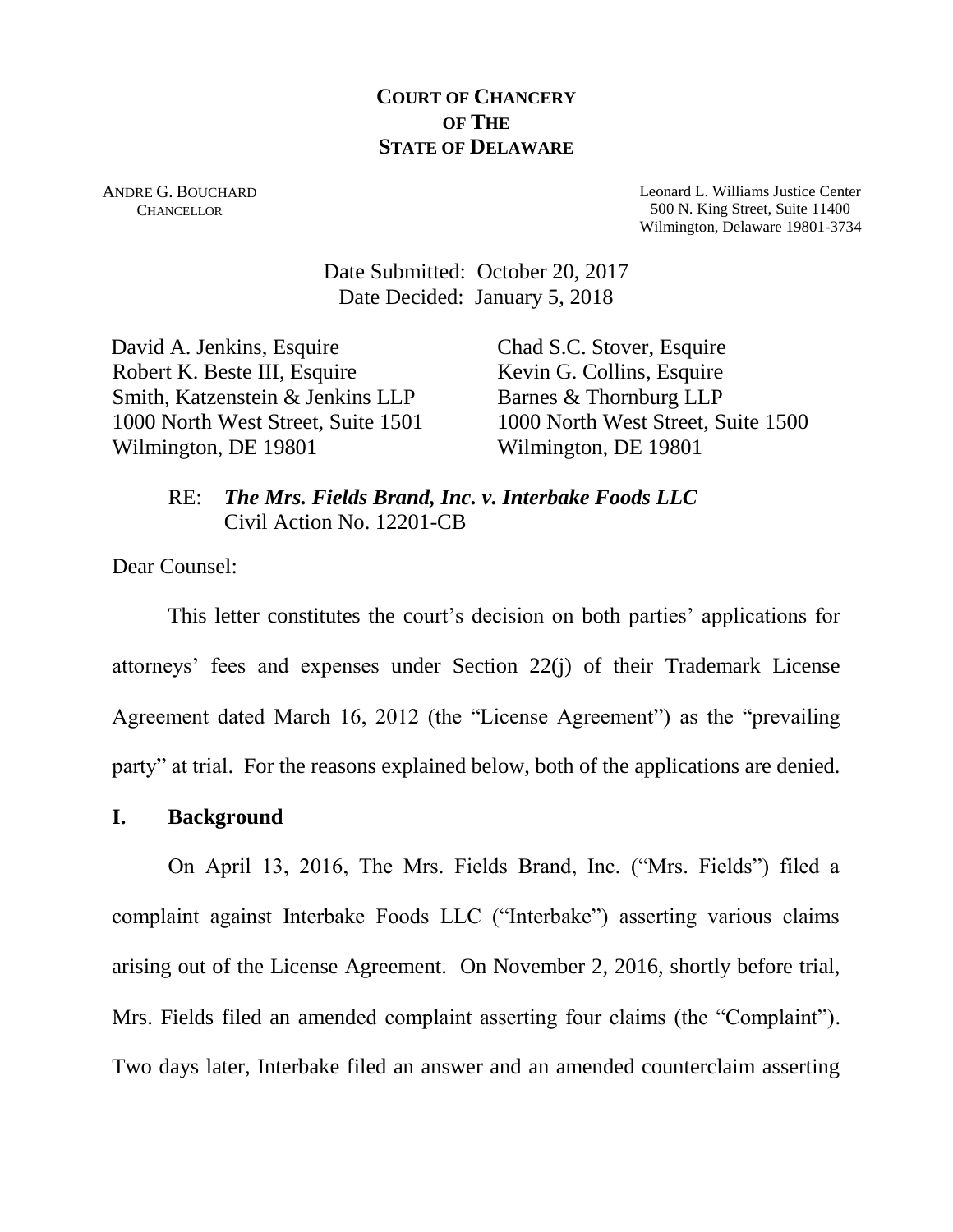three claims (the "Counterclaim"). The court held a six-day trial on the parties' respective claims beginning on November 9, 2016.

On June 26, 2017, the court issued a 107-page post-trial Memorandum Opinion (the "Opinion") that: (i) ruled in Mrs. Fields' favor on Count I of the Complaint, in part, and on Counts I-III of the Counterclaim in their entirety; (ii) ruled in Interbake's favor on Count I of the Complaint, in part, and on Counts II-III of the Complaint in their entirety; (iii) dismissed Count IV of the Complaint without prejudice for lack of ripeness; and (iv) requested further briefing on the parties' respective requests for an award of attorneys' fees and expenses as the prevailing party under Section 22(j) of the License Agreement.

On July 27, 2017, the court issued an Order of Clarification and Denial of Motion for Reargument in which the court clarified that a certain aspect of Count I of the Complaint that mirrored the relief sought in Count IV of the Complaint was to be dismissed without prejudice for lack of ripeness. On August 7, 2017, the court issued an Order and Partial Judgment documenting the disposition of each of the claims in the Complaint and the Counterclaim, and retaining jurisdiction for the purpose of addressing the parties' respective applications for attorneys' fees and expenses.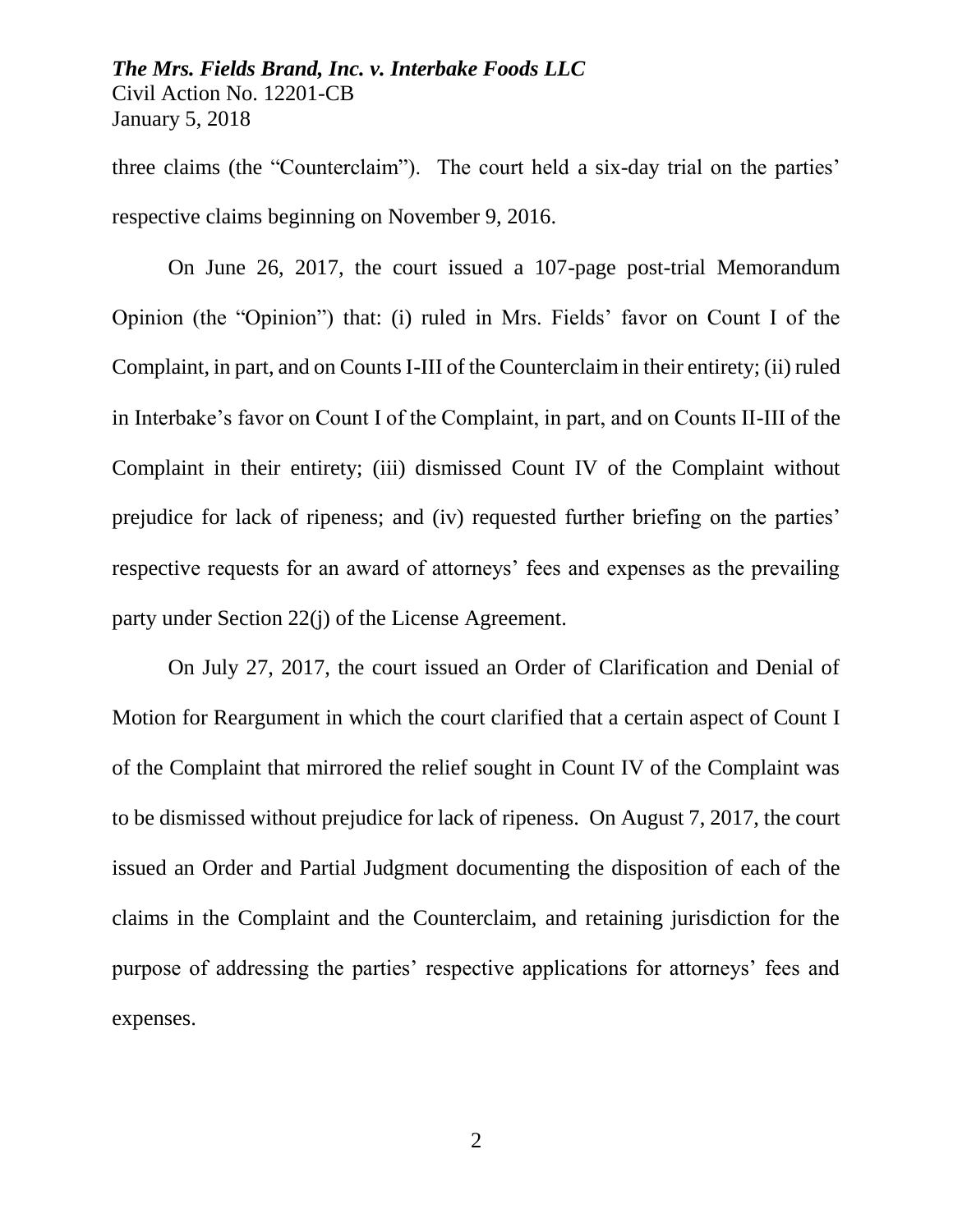On September 18, 2017, Interbake filed an application for an award of attorneys' fees and expenses in the amount of \$2,699,924.41, asserting it was the prevailing party at trial under Section 22(j) of the License Agreement. The next day, Mrs. Fields filed an application for an award of attorneys' fees and expenses in the amount of \$5,369,178.45, asserting it was the prevailing party at trial. On October 20, 2017, Mrs. Fields and Interbake each filed briefs in opposition to the other side's application for an award of attorneys' fees and expenses.

## **II. Analysis**

The Court of Chancery generally adheres to the American Rule with respect to attorneys' fees, under which each party is responsible for paying for the expense of its own counsel.<sup>1</sup> "A recognized exception to this rule applies when a contractual agreement exists between the parties regarding payment of attorneys' fees."<sup>2</sup> In such cases, the court will "routinely enforce provisions of a contract allocating costs of legal actions arising from the breach of a contract."<sup>3</sup>

The License Agreement in this case contains such a provision. Specifically, Section 22(j) of the License Agreement states, in relevant part, that:

<sup>1</sup> *Goodrich v. E.F. Hutton Grp, Inc.*, 681 A.2d 1039, 1043-44 (Del. 1996) (citations omitted).

<sup>2</sup> *Dittrick v. Chalfant*, 2007 WL 1378346, at \*1 (Del. Ch. May 8, 2007).

<sup>3</sup> *Knight v. Grinnage*, 1997 WL 633299, at \*3 (Del. Ch. Oct. 7, 1997).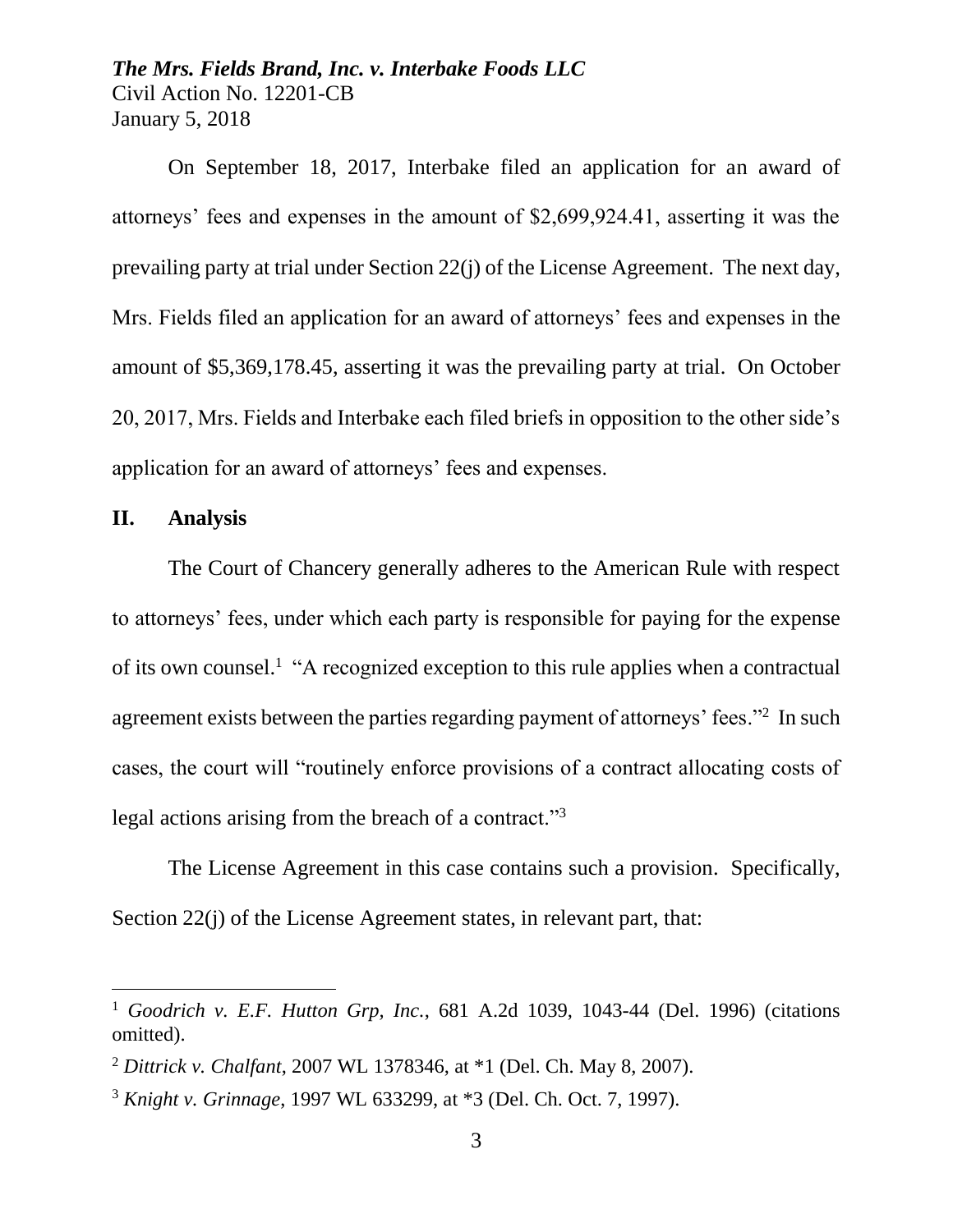[I]f MRS. FIELDS or [INTERBAKE] are [sic] required to enforce this Agreement in any judicial proceeding or appeal thereof, *the Party prevailing in such proceeding shall be entitled to reimbursement of its reasonable costs and expenses*, including reasonable accounting and legal fees, whether incurred prior to, or in preparation for, or in contemplation of the filing of any written demand, claim, action, hearing or proceeding to enforce the obligations of this Agreement.<sup>4</sup>

Thus, the disposition of each party's application for attorneys' fees and expenses turns on whether it was the "prevailing" party in this action under Section 22(j).

In *Brandin v. Gottlieb*, then-Vice Chancellor Strine construed a similar contractual provision, which provided that "[t]he prevailing party in any action, suit or proceeding shall be entitled to receive from the losing party prompt reimbursement of all reasonable legal fees and disbursements incurred by the prevailing party in connection with such action, suit or proceeding."<sup>5</sup> After noting "a court of equity's natural tendency to avoid stark rulings where justice seems to require more nuance," the *Brandin* court held that such a tendency "must give way to the court's duty to give effect to the most reasonable reading of" an agreement and suggested that "predominance in the litigation" is the standard to be applied under a "prevailing party" provision.<sup>6</sup>

<sup>4</sup> Emphasis added.

<sup>5</sup> 2000 WL 1005954, at \*26 (Del. Ch. July 13, 2000).

<sup>6</sup> *Id.* at \*27-28.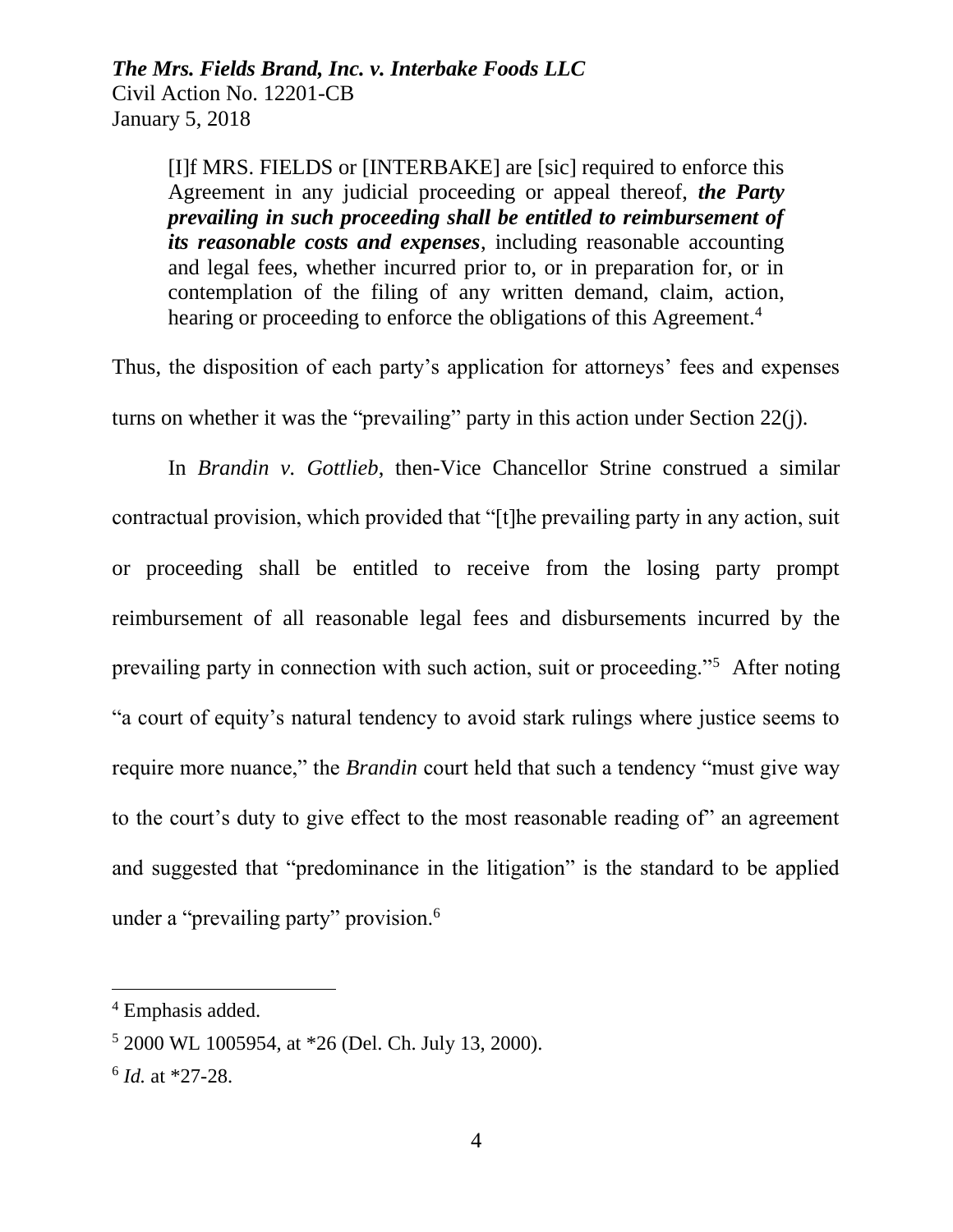$\overline{a}$ 

The Court of Chancery has applied the "predominance in the litigation" standard on several occasions since *Brandin* was decided when resolving disputes under similar prevailing party provisions.<sup>7</sup> The court more recently explained that "[t]o achieve predominance, a litigant should prevail on the case's chief issue."<sup>8</sup> Mrs. Fields and Interbake both agree that these precedents establish the framework for resolving their cross-applications for an award of attorneys' fees and expenses under Section 22(j) of the License Agreement.<sup>9</sup>

This court also has recognized that there may be circumstances where "no party may be regarded as having prevailed."<sup>10</sup> In *Vianix Delaware LLC v. Nuance Communications, Inc.*, for example, the court held "there was no prevailing party and decline[d] both parties' requests for their attorneys' fees and costs" where both

<sup>7</sup> *See, e.g.*, *2009 Caiola Family Tr. v. PWA, LLC*, 2015 WL 6007596, at \*33 (Del. Ch. Oct. 24, 2015); *Vianix Delaware LLC v. Nuance Commc'ns, Inc.*, 2010 WL 3221898, at \*28- 29 (Del. Ch. Aug. 13, 2010); *Comrie v. Enterasys Networks, Inc.*, 2004 WL 936505, at \*2- 3 (Del. Ch. Apr. 27, 2004).

<sup>8</sup> *2009 Caiola Family Tr.*, 2015 WL 6007596, at \*33 (citation and internal quotation marks omitted).

 $9$  Pl.'s Appl. for Fees & Expenses 6 (Dkt. 206); Def.'s Appl. for Fees & Expenses 3-4 (Dkt. 205).

<sup>10</sup> *Vianix*, 2010 WL 3221898, at \*28; *see also W. Willow-Bay Court, LLC v. Robino-Bay Court Plaza, LLC*, 2009 WL 458779, at \*8 (Del. Ch. Feb. 23, 2009) (recognizing that "no party may be regarded as having prevailed" in some instances) (citing *AHS New Mexico Holdings, Inc. v. Healthsource, Inc.*, 2007 WL 431051 (Del. Ch. Feb. 2, 2007)); *Dittrick*, 2007 WL 1378346, at \*1-2 (declining to shift fees after trial pursuant to a contractual provision entitling the "non-defaulting" party to recover reasonable attorneys' fees).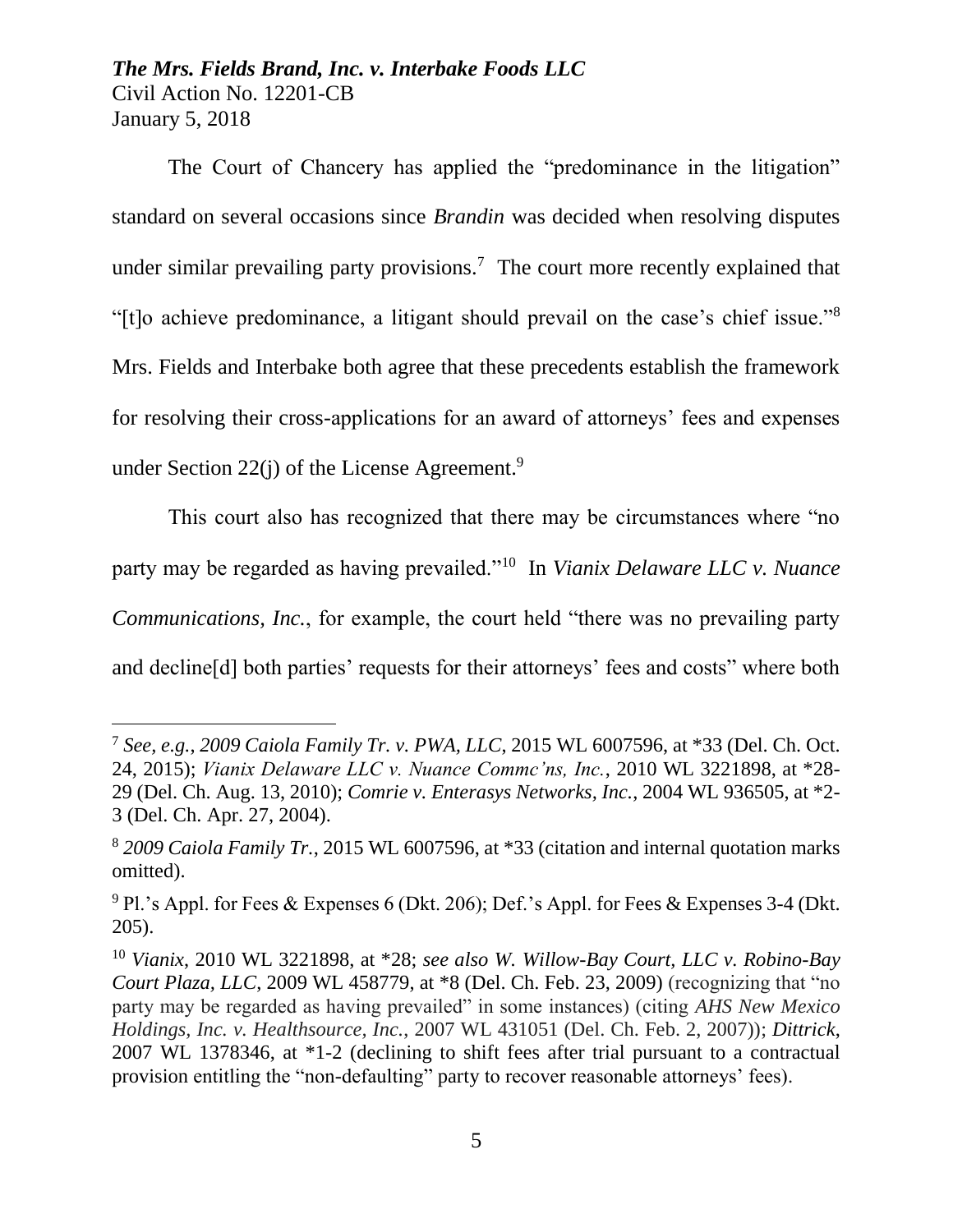parties won "on several claims and contentions" and one party recovered "what may be millions of dollars in damages, but far less than it claimed."<sup>11</sup> Similarly, in *AHS New Mexico Holdings, Inc. v. Healthsource, Inc.*, the court declined to find that either party "prevailed" under a contractual fee-shifting provision where the court denied cross-motions for summary judgment.<sup>12</sup>

The "predominance" standard the *Brandin* court endorsed is an "all or nothing approach" as opposed to a "claim-by-claim application."<sup>13</sup> Consistent with the holistic approach endorsed in *Brandin*, I decline to parse the parties' level of success claim-by-claim with respect to the seven claims (and subsidiary topics) they advanced in their pleadings and at trial. Instead, I focus on what was the "chief" issue in this case. That said, in my opinion, there can be more than one "chief" or core issue in a case, and where—as I find to be the case here—the parties split on two equally core issues, neither can be said to have "prevailed" so as to trigger the contractual entitlement to fee-shifting in the License Agreement.

<sup>11</sup> 2010 WL 3221898, at \*29.

<sup>12</sup> 2007 WL 431051, at \*9-10.

<sup>13</sup> 2000 WL 1005954, at \*27-28; *see also Comrie*, 2004 WL 936505, at \*2 (recognizing that the "traditional" approach adopted in *Brandin* "is an all-or-nothing approach involving an inquiry into which party predominated in the litigation").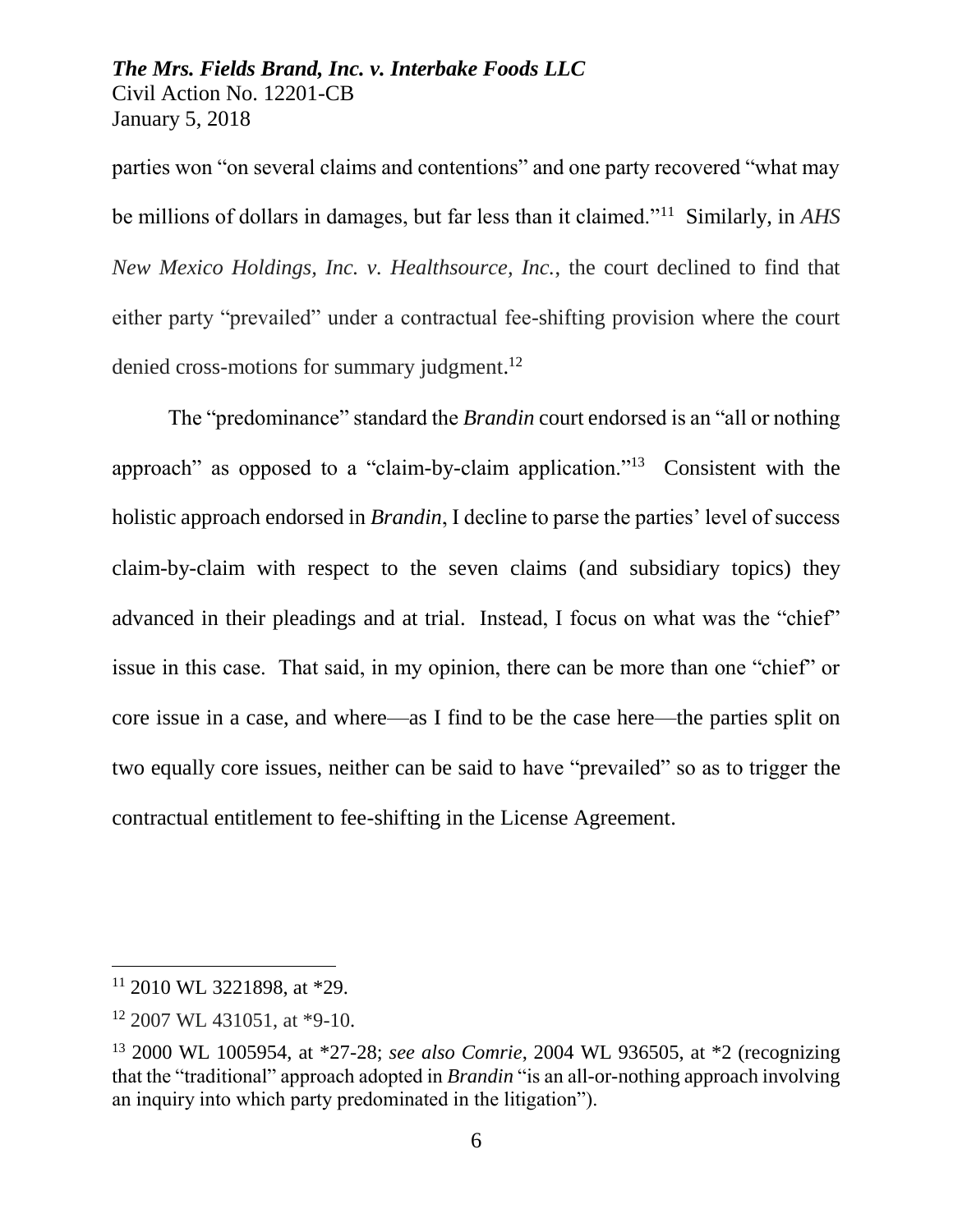The first core issue in this case was whether Interbake's purported termination of the License Agreement on April 12, 2016 was valid. That purported termination prompted the filing of this lawsuit the next day, on April 13, and Mrs. Fields' request for a temporary restraining order to prevent Interbake from taking any action to terminate the License Agreement. The request for a temporary restraining order was obviated a few days later, on April 18, when the parties stipulated to the entry of a Standstill Order providing that neither party "shall take any action to implement any termination of the License Agreement" and that they would "continue to honor and meet their respective obligations under the License Agreement" until the court issues a ruling after trial.<sup>14</sup>

As the litigation progressed, Interbake advanced a number of additional grounds to validate its purported termination that it had not identified in its original notice of termination. This strategy complicated resolution of the termination issue by injecting into the case numerous subsidiary legal questions, the disposition of which accounted for the bulk of the court's analysis in the Opinion.<sup>15</sup> The termination issue ultimately was decided in Mrs. Fields' favor because each of the

<sup>&</sup>lt;sup>14</sup> Dkt. 11 ¶¶ 2-3.

<sup>15</sup> *See Mrs. Fields Brand, Inc. v. Interbake Foods LLC*, 2017 WL 2729860, at \*17-33 (Del. Ch. June 26, 2017). The resolution of the termination issue in Mrs. Fields' favor resulted in a summary disposition of Interbake's request for damages, *id*. at \*32, which was a relatively minor issue in the scheme of this case.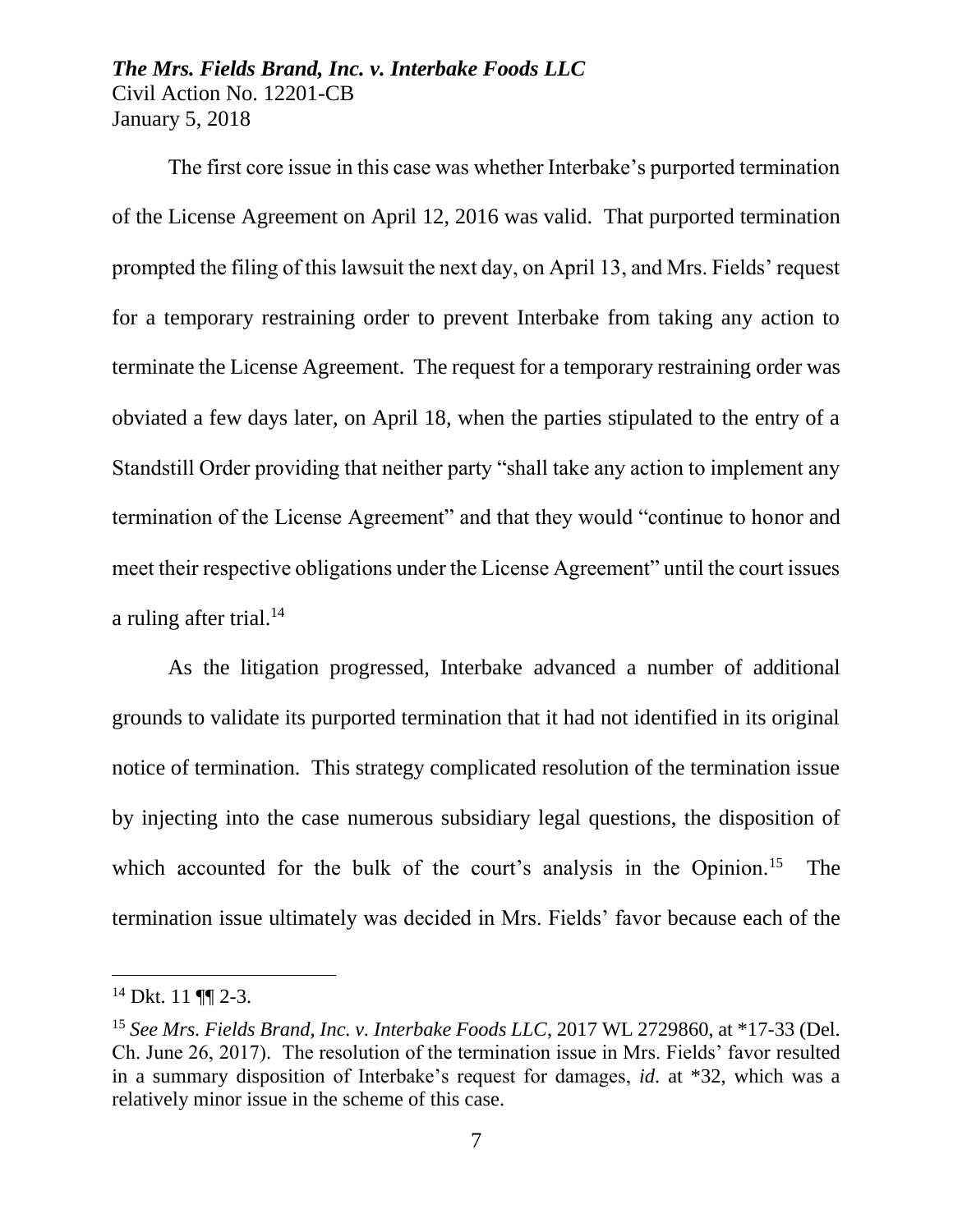grounds for Interbake's purported termination of the License Agreement was found to be invalid.

The second core issue in this case was whether Mrs. Fields was entitled to receive an award of monetary damages from Interbake for harm it allegedly caused to the value of the Mrs. Fields retail cookie business it operated as a licensee under the License Agreement. From the court's perspective, once the Standstill Order was entered (at the outset of the case) and Mrs. Fields was assured that the License Agreement would remain in place until after trial, Mrs. Fields' pursuit of monetary damages became the central focus of its efforts in this case.

Enormous efforts were expended in discovery and at trial through both fact and expert witnesses on issues relating to Mrs. Fields' purported damages, such as the cause of the decrease in the sales of Mrs. Fields' retail cookies during the term of the License Agreement and, relatedly, the cause of an alleged decline in the overall value of the Mrs. Fields brand. For example, virtually all of the members of Interbake's sales force were questioned on these topics. Mrs. Fields submitted a report from a damages expert quantifying its purported damages at \$28.7 million, an amount I found to be astounding but which significantly raised the stakes of this litigation for Interbake. Tellingly, Mrs. Fields devoted, by my estimation, most of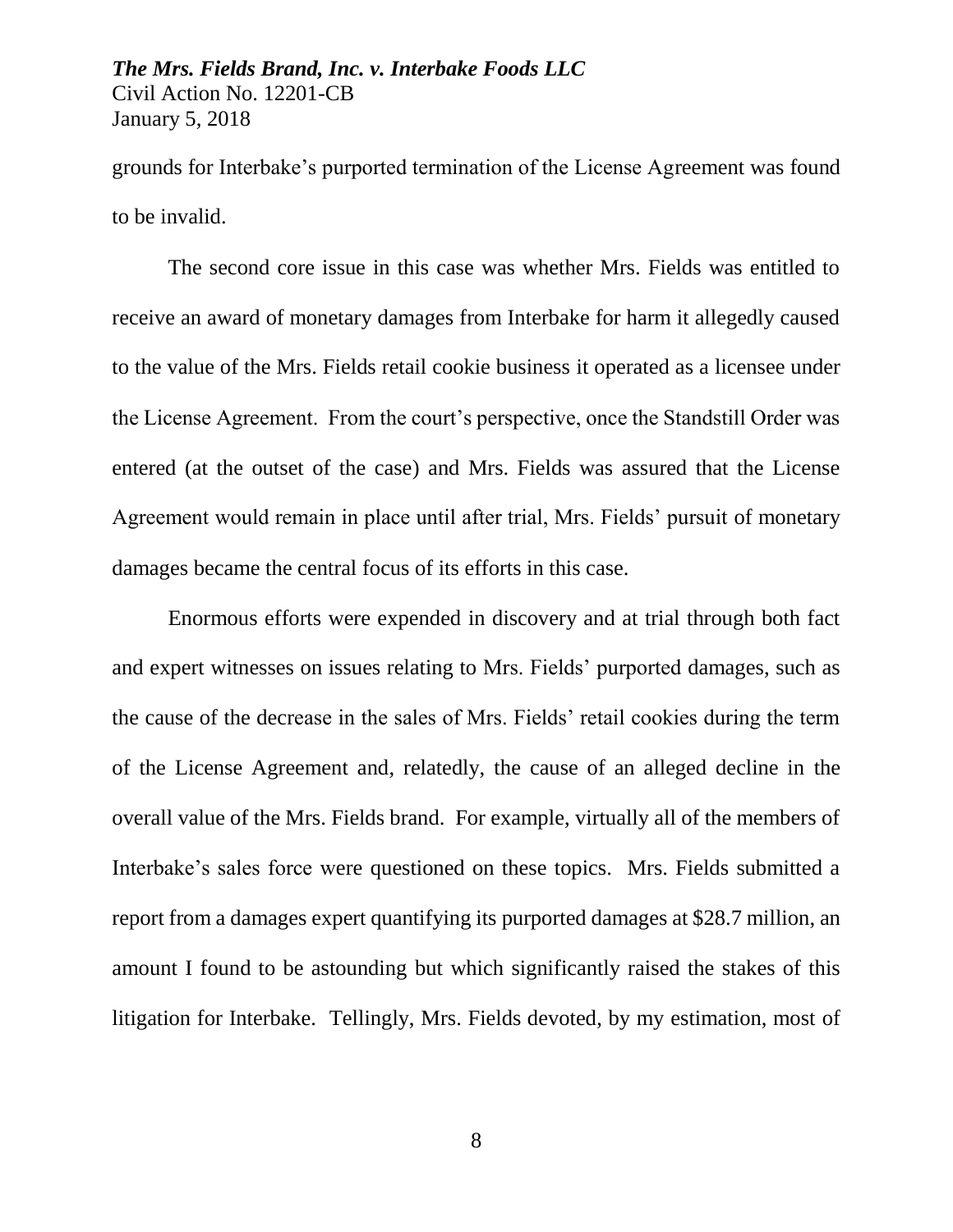the argument sections in its post-trial briefs to its request for damages. Interbake prevailed on this issue, as I found that Mrs. Fields was not entitled to any damages.

The court's analysis of the legal issues relevant to finding that no contractual basis existed to support an award of damages to Mrs. Fields consumed significantly fewer pages in the Opinion than the analysis of the termination issue. This allocation is not reflective, however, of the relative importance in this case of the termination issue versus Mrs. Fields' demand for over \$28 million in damages. Rather, as explained in the Opinion, it was not necessary to address the analysis of Mrs. Fields' damages expert in any great detail because I concluded that Mrs. Fields had failed to prove a contractual basis for any damages in the first place:

The damages analysis Mrs. Fields submitted at trial is totally disconnected from the breach of any particular provision of the License Agreement. Instead, working from the vague assumption that "Interbake is found liable" for some unidentified "breach of contract," Mrs. Fields' damages expert, Weston Anson, purported to calculate the difference between the value of the Mrs. Fields retail cookie business between (1) July 1, 2015, when Anson had "seen evidence" that Interbake intended "to leave the license," and (2) September 16, 2016, the date of his report. Tr. 1330-33 (Anson). Based on various assumptions and methodologies, Anson pegged the damages at an astounding \$28.7 million—more than fourteen times the minimum annual royalty under the License Agreement. There are many flaws in Anson's analysis, not the least of which was his failure to consider anything that Mrs. Fields—the owner of the brand—did or did not do during the term of the license (such as failing to invest in a refreshment of its brand) that may have caused or at least have contributed to a decline in the value of the business Interbake operated as a licensee. Tr. 1373 (Anson). Given my conclusion that Mrs. Fields failed to prove a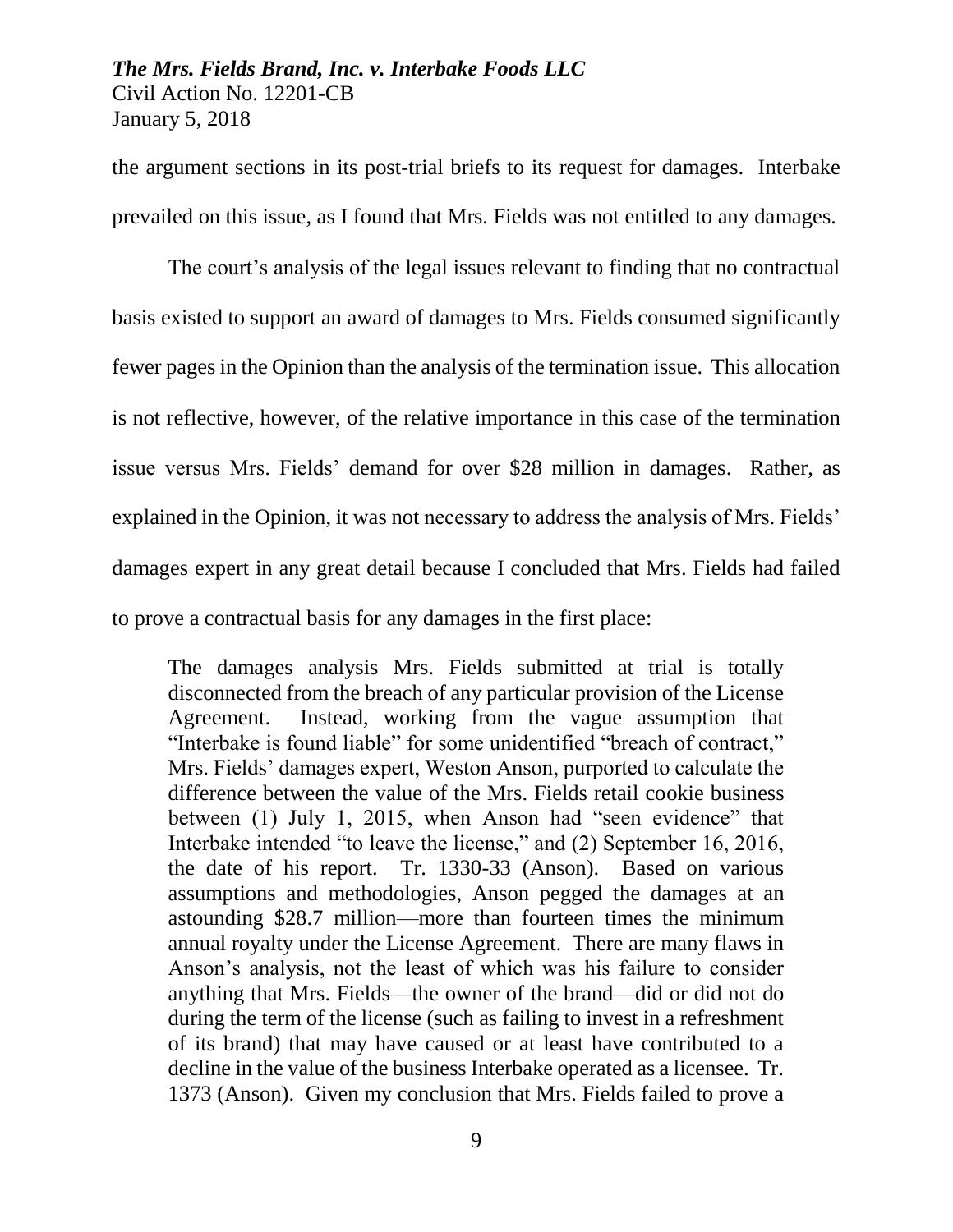breach of any provision of the License Agreement except for Section 11(a), for which Mrs. Fields failed to establish any resulting damages, it is unnecessary to address Anson's opinions further.<sup>16</sup>

In sum, because each side both won and lost on one of the two equally core issues in this case, I hold that neither Mrs. Fields nor Interbake predominated in the litigation and thus neither is entitled to an award of attorneys' fees or expenses as the "prevailing party" under Section 22(j) of the License Agreement.

#### **III. Mrs. Fields' Motion to Further Amend its Complaint**

I turn now to a different issue. On December 29, 2017, Mrs. Fields filed a motion for leave to further "amend" the Complaint to assert two new claims for monetary damages in place of the four claims in the Complaint that were adjudicated at trial. I was surprised to see this motion.

This litigation has gone on for over twenty months. A full trial on the merits was conducted. At the conclusion of the post-trial Opinion, the court specifically directed the parties to submit "a form of *final* judgment" that would end the trial court proceedings and trigger the time period for seeking appellate review.<sup>17</sup> When the court entered the Order and Partial Judgment and "retain[ed] jurisdiction for matters not inconsistent with this Order," the intention was not to invite a new round

<sup>16</sup> *Mrs. Fields Brand*, 2017 WL 2729860, at \*39 n.345.

<sup>&</sup>lt;sup>17</sup> *Id.* at 40 (emphasis added).